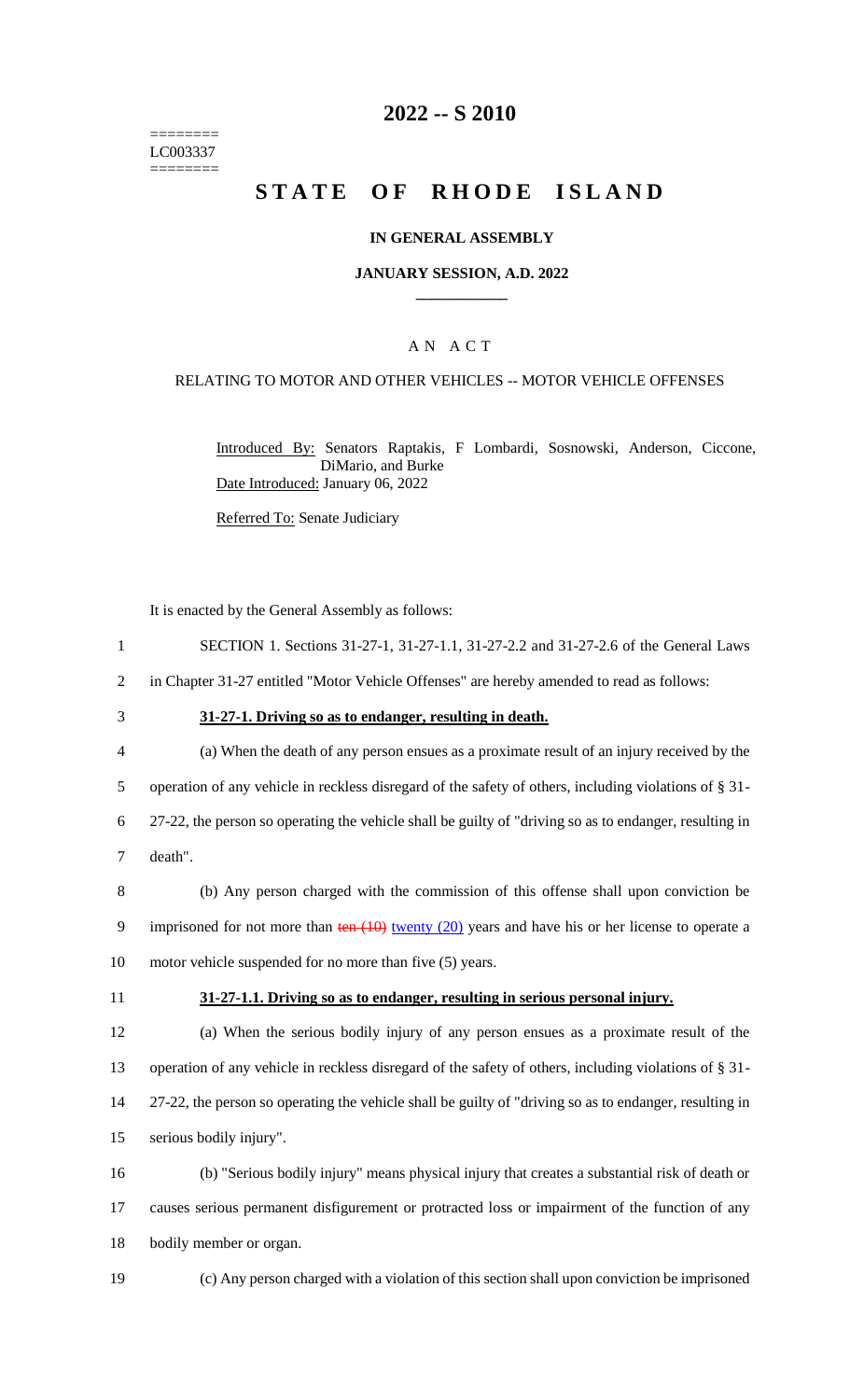- for not more than five (5) years and have his or her license to operate a motor vehicle suspended
- 2 for no more than three (3) years.
- 

### **31-27-2.2. Driving under the influence of liquor or drugs, resulting in death.**

 (a) When the death of any person other than the operator ensues as a proximate result of an injury received by the operation of any vehicle, the operator of which is under the influence of any intoxicating liquor, toluene, or any controlled substance as defined in chapter 28 of title 21, or any combination of these, the person so operating the vehicle shall be guilty of "driving under the influence of liquor or drugs, resulting in death".

 (b) Any person charged with the commission of the offense set forth in subsection (a) of 10 this section shall, upon conviction, be punished as follows:

11  $(1)(i)$  Every person convicted of a first violation shall be punished by  $\underline{By}$  imprisonment in 12 the state prison for not less than five (5) years and for not more than fifteen (15) thirty (30) years, in any unit of the adult correctional institutions in the discretion of the sentencing judge, by a fine 14 of not less than five thousand dollars (\$5,000) nor more than ten thousand dollars (\$10,000) twenty 15 thousand dollars (\$20,000) and his or her license to operate a motor vehicle shall be revoked for a 16 period of five (5) to ten (10) years. The license privilege shall not be reinstated until evidence satisfactory to the administrator of the division of motor vehicles establishes that no grounds exist which would authorize the refusal to issue a license, and until the person gives proof of financial responsibility pursuant to chapter 32 of this title.

 (ii) In addition, the person convicted may be required to successfully complete alcohol or drug treatment in a program of their choice, at their own expense, as authorized by a judge of the superior court, and may successfully complete the program before any license to operate a motor vehicle is renewed.

 (2) Every person convicted of a second or subsequent violation within a five (5) year period 25 in this state or any other state, provided the out-of-state conviction was based on the same blood-26 alcohol concentration as set forth in § 31-27-2 shall be punished by imprisonment in the state prison for not less than ten (10) years and for not more than twenty (20) years, in any unit of the adult correctional institutions in the discretion of the sentencing judge, by a fine of not less than ten 29 thousand dollars (\$10,000) nor more than twenty thousand dollars (\$20,000) and his or her license to operate a motor vehicle shall be revoked for a period of five (5) years. In addition, the person convicted may be required to successfully complete alcohol or drug treatment, at their own expense, 32 in a program established by the director of the department of corrections. The license privilege shall not be reinstated whether the convictions occurred in this or any other state until evidence 34 satisfactory to the superior court, following a hearing establishes that no grounds exist which would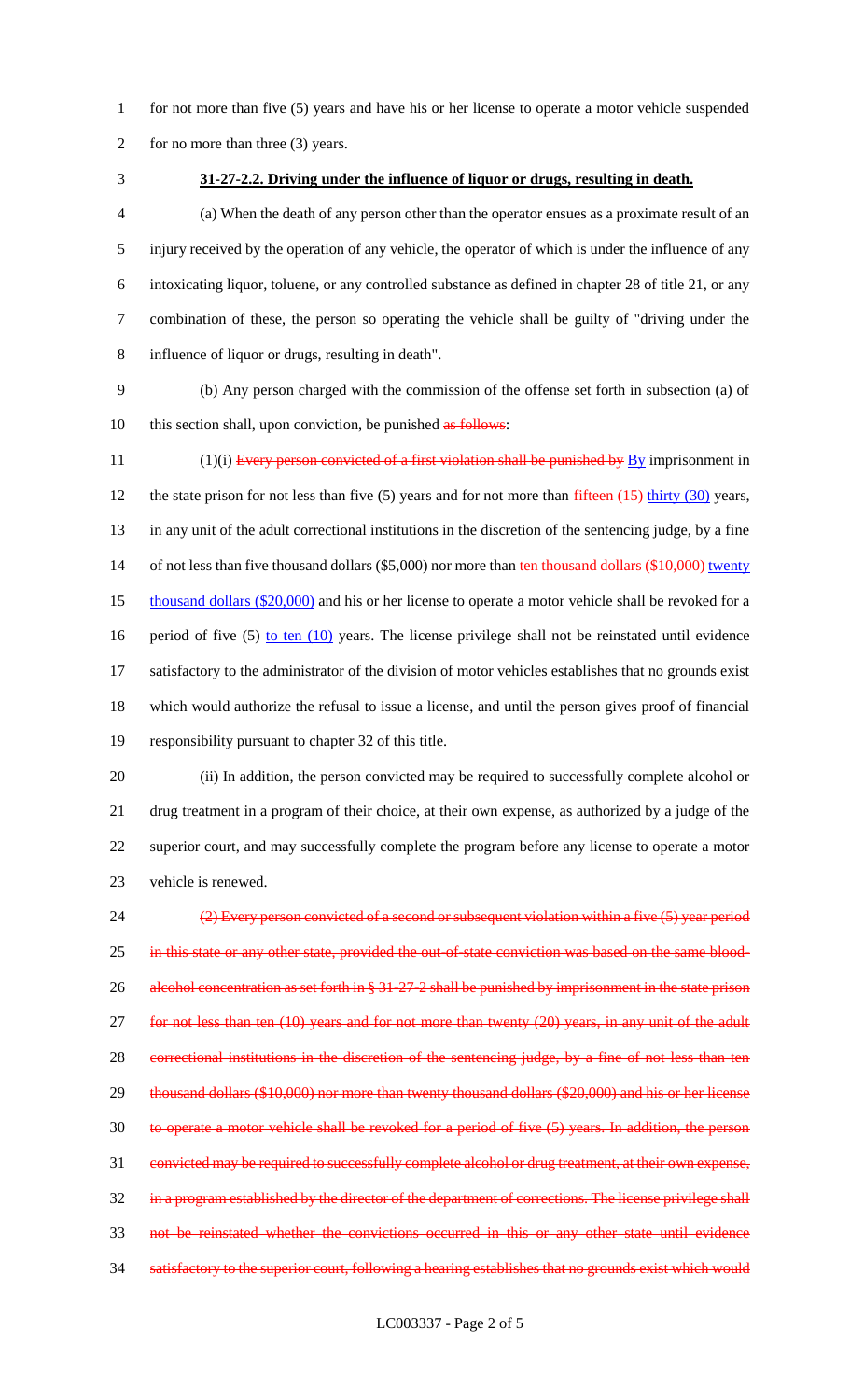1 authorize the refusal to issue a license, and until the person gives proof of financial responsibility

2 pursuant to chapter 32 of this title.

# **31-27-2.6. Driving under the influence of liquor or drugs, resulting in serious bodily**

**injury.**

 (a) When serious bodily injury of any person other than the operator is caused by the operation of any motor vehicle, the operator of which is under the influence of any intoxicating liquor, toluene, or any controlled substance as defined in chapter 28 of title 21 or any combination of these, the person so operating the vehicle shall be guilty of driving under the influence of liquor or drugs, resulting in serious bodily injury.

 (b) As used in this section, "serious bodily injury" means physical injury that creates a substantial risk of death or causes serious physical disfigurement or protracted loss or impairment of the function of any bodily member or organ.

 (c) Any person charged with the commission of the offense set forth in subsection (a) of this section shall, upon conviction, be punished by imprisonment for not less than one year and for 15 not more than ten (10) twenty (20) years and by a fine of not less than one thousand dollars (\$1,000) 16 nor more than five thousand dollars (\$5,000) ten thousand dollars (\$10,000). The sentencing judge shall have the discretion to sentence the person to any unit of the adult correctional institutions. 18 The license of the person may be revoked for a period of up to  $two (2)$  three (3) to five (5) years. The license privilege shall not be reinstated until evidence satisfactory to the administrator of the division of motor vehicles establishes that no grounds exist which would authorize refusal to issue a license and until the person gives proof of financial responsibility pursuant to chapter 32 of this title. In addition, the person convicted may be required to successfully complete alcohol or drug treatment, at their own expense, in a program established by the director of the department of corrections.

25 (d) For a second or subsequent conviction under this section within a five (5) year period, 26 a person shall be punished by imprisonment for not less than two (2) years nor more than fifteen 27 (15) years and by a fine of not less than three thousand dollars (\$3,000) nor more than ten thousand 28 dollars (\$10,000). The sentencing judge shall have the discretion to sentence the person to any unit 29 of the adult correctional institutions. In addition, the person convicted may be required to successfully complete alcohol or drug treatment, at their own expense, in a program established by the director of the department of corrections. The license of the person may be revoked for a period of up to four (4) years. The license privilege shall not thereafter be reinstated until evidence satisfactory to the administrator of the division of motor vehicles establishes that no grounds exist which would authorize refusal to issue a license and until the person gives proof of financial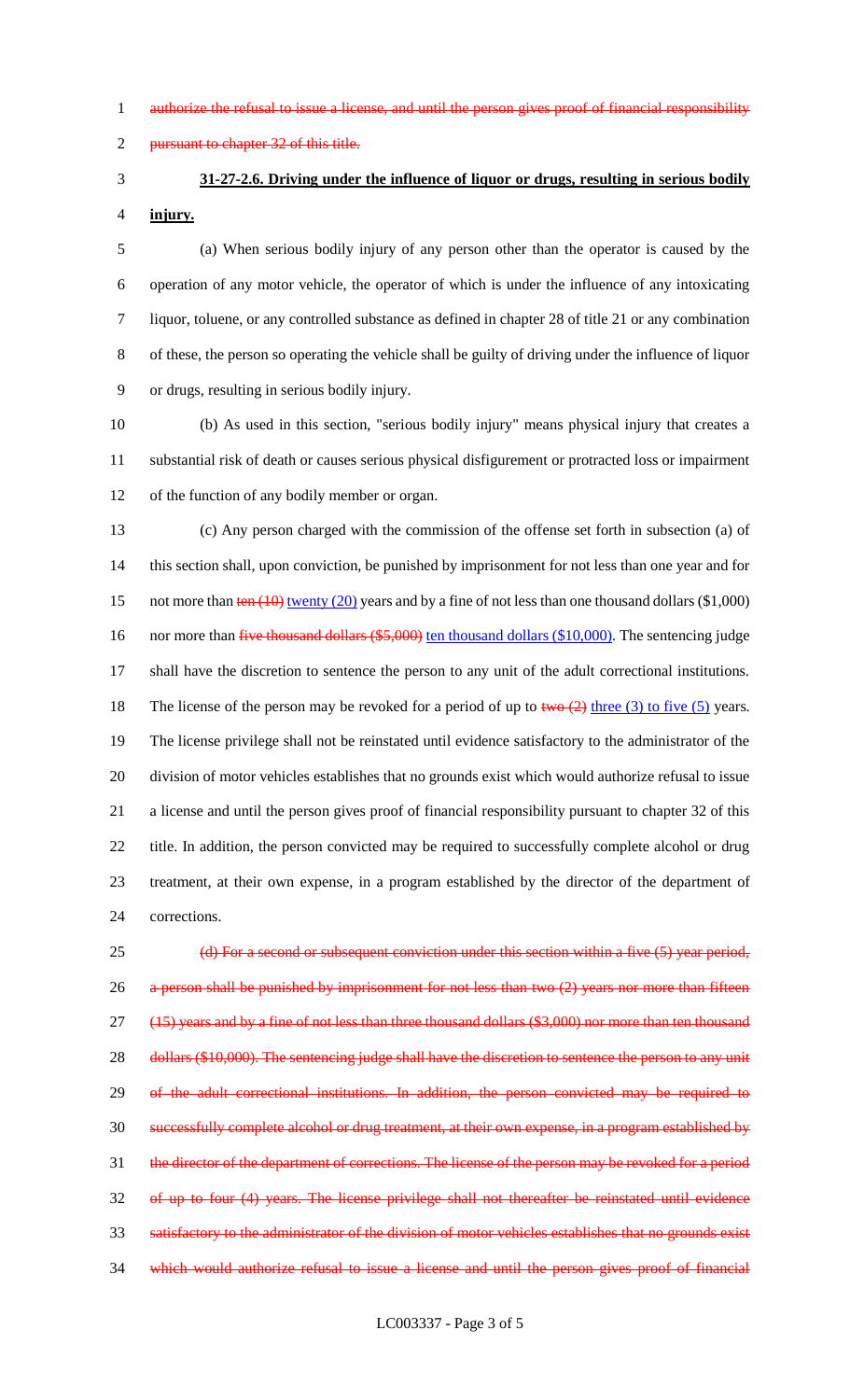### 1 responsibility pursuant to chapter 32 of this title.

2 SECTION 2. This act shall take effect upon passage.

======== LC003337 ========